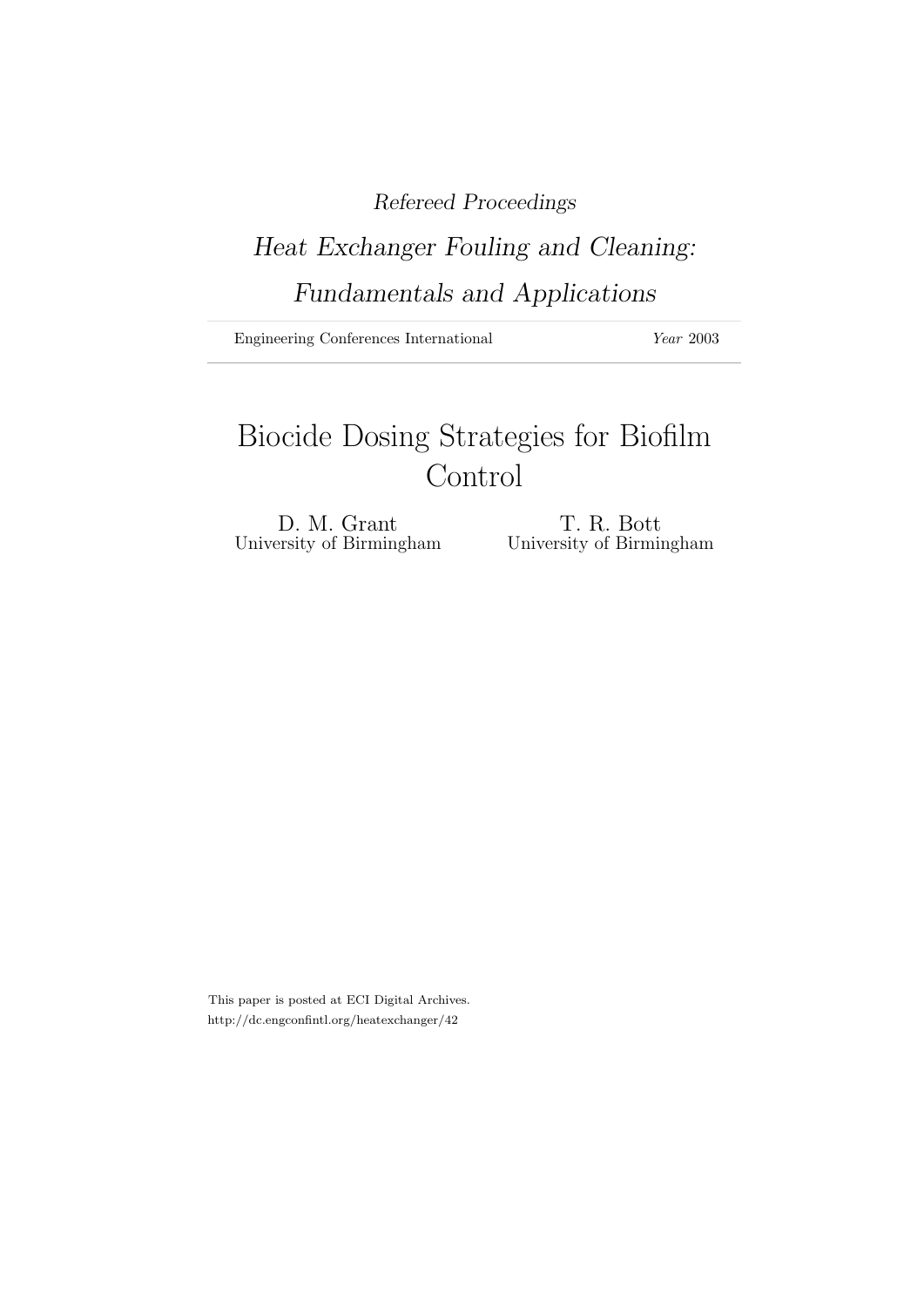# **BIOCIDE DOSING STRATEGIES FOR BIOFILM CONTROL**

# **D.M.Grant and T.R.Bott**

School of Engineering, University of Birmingham, Birmingham B15 2TT U.K. botttr@bham.ac.uk

# **ABSTRACT**

 In order to reduce environmental impact of biocide use for the control of biofilm formation in cooling water circuits, "environmentally friendly" biocides have been developed, but they are generally more expensive than the more traditional chemicals. It is imperative therefore, that the minimum quantity of biocide is employed, so that costs are kept to a minimum. To achieve this objective optimum dosing strategies are required. Using apilot plant in conjunction with a monoculture of *Pseudomonas fluorecsens* as the biofouling bacterium, tests were carried out using a proprietary biocide, to investigate the effects of dose concentration, duration and frequency of dosing and fluid mechanics on biofilm control. With four 15 minute applications per day, at a peak concentration of 16.8 mg/l, it was not possible to inhibit biofilm development. Control was effected however, by doubling the peak concentration using a short dosing period. Concentration, as would be expected, was shown to be a critical factor for control. A boicide concentration below that for growth inhibition, seemed to enhance biofilm formation! Increase frequency of dosing is only effective if the concentration employed is biofilm growth inhibiting.

### **INTRODUCTION**

 Because of the well known effects of heat exchanger fouling, it is necessary to control biofilm formation in cooling water circuits. The usual approach is to apply a biocide to kill the micro organisms. For many years the preferred biocide has been chlorine, because of its effectiveness and relatively low cost. Since in many cooling water circuits, the water is taken from natural sources such as lakes or rivers, and discharged back to the source, the presence of the biocide represents an environmental hazard. Chlorine, for instance, reacts with organic matter to produce cancerforming substances, and the chlorine can enter the food chain.

 In order to overcome these potential problems for the environment, so called "environmentally friendly" biocides have been developed, but their cost is high. It is therefore imperative that techniques to maximise their effectiveness are employed.

 This paper reports work using a proprietary biocide, to illustrate how optimum biocide dosing strategies may be developed.

# **MATERIALS and METHODS**

 The laboratory pilot plant used in the work is based on a "feed and bleed" concept and operates for long periods of time. Fig. 1 is a simple schematic sketch of the equipment.



Fig 1. Flowsheet of the pilot plant

 A monoculture of *Pseudomonas fluorescens* is grown in a fermenter and a predetermined flow of water laden with micro organisms, is pumped into the mixing vessel. The *Pseudomonas* species is known to produce biofilms in aqueous systems, and in these experiments the species is used as a representative contaminant found in cooling water circuits. The concentration in the

1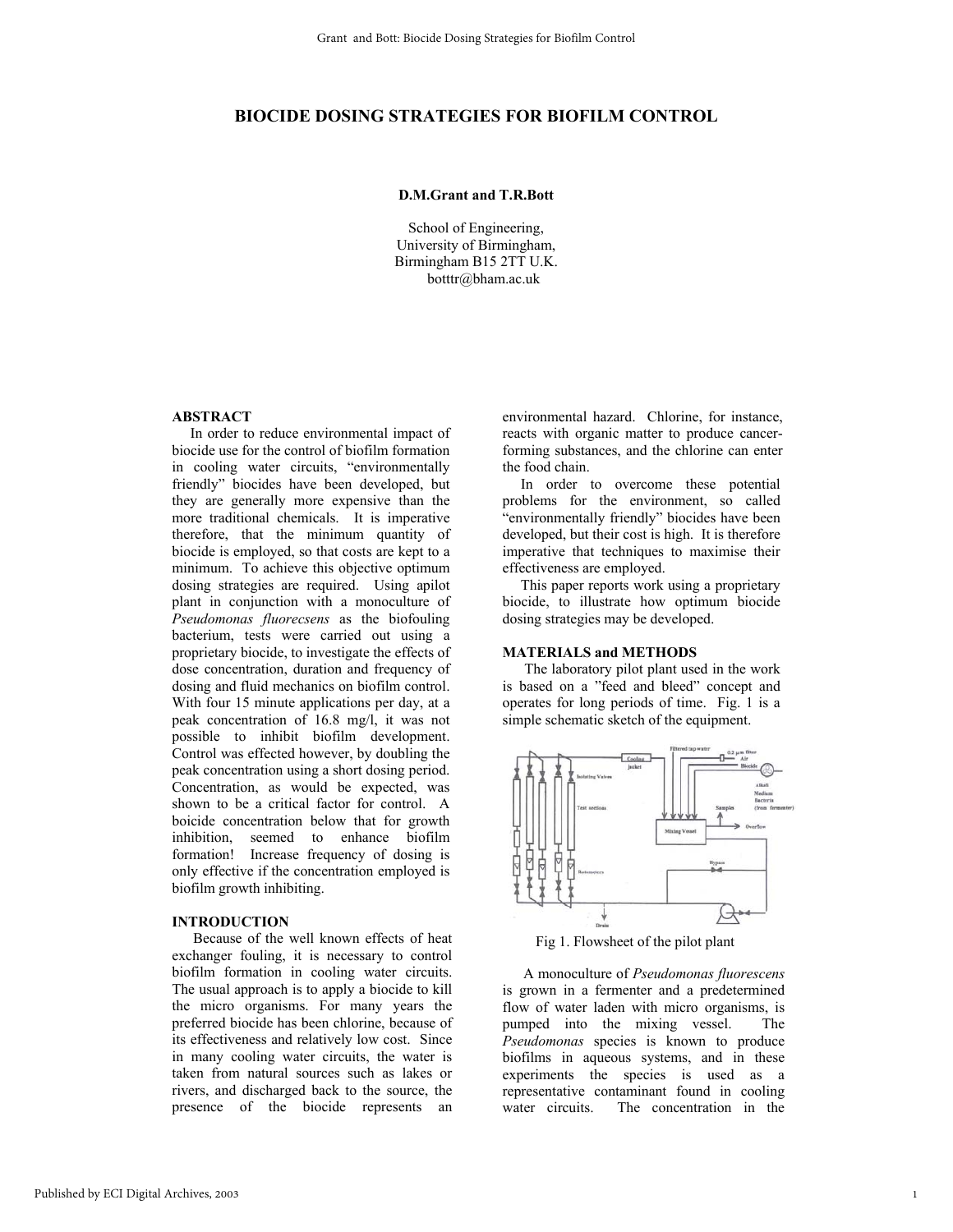circulating water from the mixing vessel is  $10<sup>7</sup>$ cells /ml. A known rate of nutrient addition and filtered tap water , from which traces of chlorine have been removed by an activated carbon filter, is also fed to the mixing vessel. The filter system removes all particulate matter down to 1µ so that it may be assumed all potential contaminates including micro organisms, have been removed. Tests with no added micro organisms, demonstrated that no biofilms were formed, confirming that the filter system was effective. The nutrient solution is sterilised in an autoclave at  $120^{\circ}$  C for one hour before being fed to the mixing vessel. Automatic alkali addition in response to a pH probe, maintains the pH at 7. *Pseudomonas fluorescens* is aerobic so the mixing vessel is sparged with filtered air to ensure that the circulating water is saturated with oxygen. The simulated cooling water is passed through vertically mounted glass tubes, which act as the test surfaces. The tubes are 1m in length with internal diameters of 9 and 23.1 mm.

 It is probably true to say that the water in every cooling water circuit is unique, since each system will draw on water available in the vicinity of the plant. The different sources will display a considerable range of composition depending on the local ecology. The simulated cooling water in the pilot plant, made up as described, is meant to represent a cooling water of a standard composition that is suitable for testing the effects of different treatment strategies. The principal difference between it and a "real" cooling water is that it only contains one organism, whereas a natural source of water will contain a whole spectrum of species. The point of using a monoculture is that the water will be of consistent quality in all respects, so that comparisons of different dosing strategies will be valid.

 In the experiments reported in this paper two water velocities were chosen to represent industrial water flows of 0.5 and 1.3 m/s. The Reynolds number was around 12,000 since it has been shown ( Pujo and Bott , 1991) that at this value the biofilm growth rate is a maximum. The water temperature was approximately  $20^{\circ}$ C. A proprietary biocide containing 2,2 Dibromo-3-nitrilopropionamide was used in the experiments, at different concentrations with different dosing regimes, to determine their effect on for biofilm control. The residence time in the pilot plant was 60 minutes. Variable residence times could affect the quality of the simulated cooling water. The use of a fixed residence time therefore, is to ensure that a consistent quality of simulated cooling water is maintained through out the

tests, so that reliable comparisons of the dosing strategies may be made.

 The pilot plant is equiped with a non intrusive infrared monitor ( Tinham and Bott, 2002 ).The absorbance of the infrared radiation by the biofilm residing on the surface of the glass test section, is a measure of biofilm accumulation at the point of application of the infrared probe. A comparison of the absorbance recorded under different operating conditions, biocide concentration and application strategy, provides a means of assessing effectiveness of the particular technique.

 In strategies where the dosing is not continuous and the application of biocide is over a relatively short time (e.g. 15 minutes ) the concentration of the biocide rises to a peak value and then falls away to a level approaching 0 mg/ l. A model of biocide concentration variation with time has been given by Characklis and Marshall ( 1990 ). A typical biocide concentration/time profile is presented in Fig. 2.



Fig. 2 Biocide concentration profile during and after dosing at 100 mg/l

# **RESULTS**

**Continuous Dosing** 

 Continuous dosing of the biocide at concentrations of 100 and 50 mg/l were found to control biofilm formation (Fig 3).



Fig. 3 Effect of continuous dosing of biocide from a starting concentration of 100 mg/l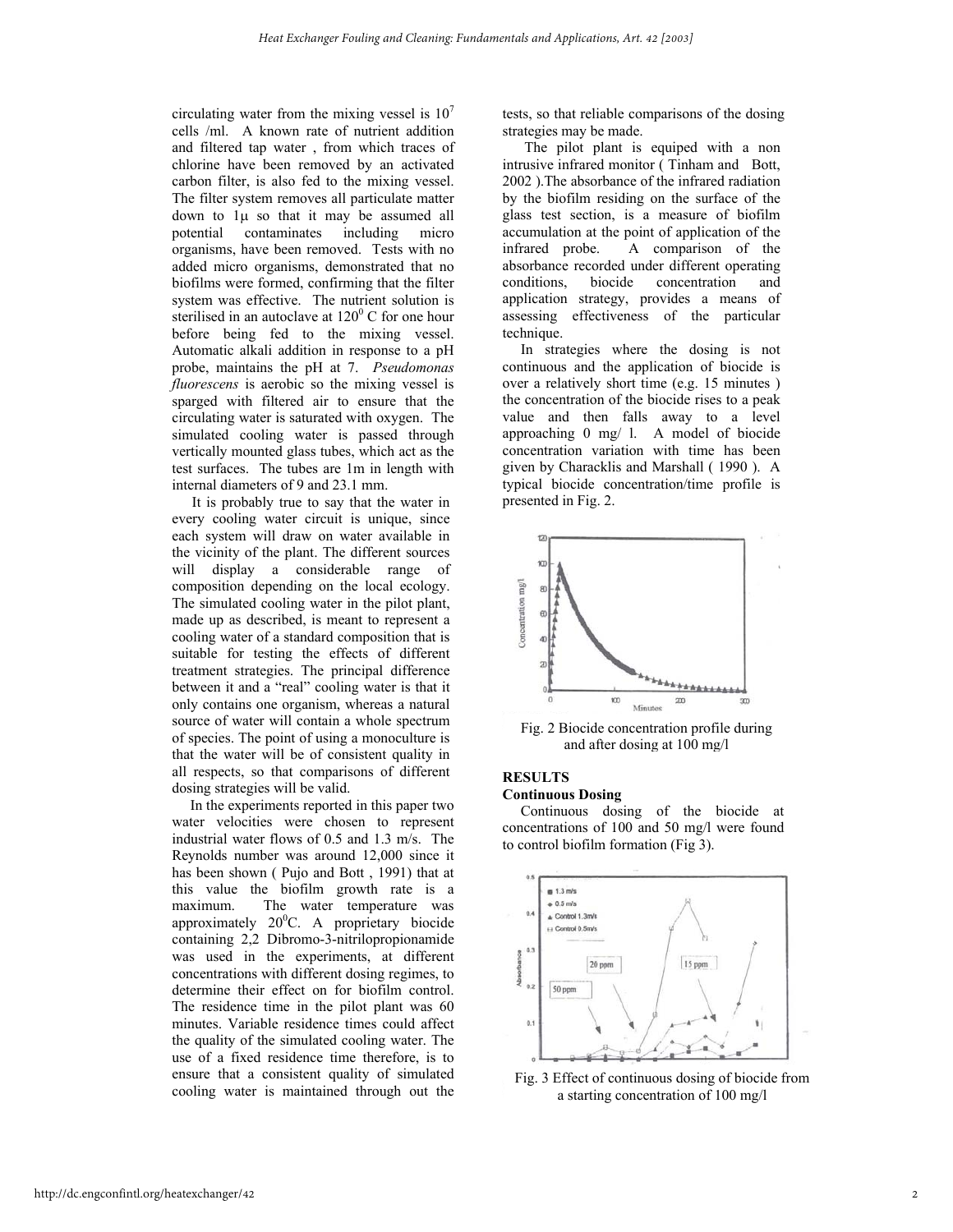A reduction of biocide concentration to 20 mg/l showed that there was some biofilm development at this concentration detected by the infrared monitor, but nevertheless there seemed some inhibition of growth at this biocide concentration as the biofilm could not be seen with the naked eye. A further reduction of biocide concentration to 15 mg/l resulted in an increased rate of biofilm growth, particularly noticeable at the lower water velocity of 0.5 m/s. The growth rate of the biofilm at this velocity was similar to the control ( no biocide present ), indicating that the biocide was exerting very little effect. At the higher water velocity of 1.3 m/s biofilm growth appeared to be under control. Work with a similar biocide ( Pujo 1993 ), demonstrated that continuously dosing at a concentration of 15 mg/l, effectively prevented biofilm formation. Table 1 provides data on the total biocide used daily in the continuous dosing experiments, at the different concentrations employed. On a full scale cooling water system if these concentrations were used, they would represent large quantities and associated costs.

Table 1 Total daily use of biocide at different continuously dosed concentrations

| Dose<br>concentration<br>mg/l | 100    | 50     | 20    |
|-------------------------------|--------|--------|-------|
| Daily total<br>Mg             | 28,000 | 14,000 | 5,760 |

At the higher water velocity of 1.3 m/s, the infrared absorbance of the biofilm was lower than that observed with a water velocity of 0.5 m/s. It has been demonstrated ( Bott 1995), that at low velocities mass transfer plays an important role in biofilm development; growth increasing with increasing mass transfer of nutrients as velocity is raised up to about 1m/s. At velocities above 1m/s the effect of the increased shear on the biofilm is greater than the effect of the associated increased mass transfer of nutrients. As a result the thickness of the biofilm is reduced.

These results confirm the findings of previously published work ( Bott and Taylor, 1997 ).

# **Shock treatment**

 Shock treatment involved subjecting the system to a relatively short "burst" of biocide over a period of 15 minutes.

 The first tests used a concentration of 100mg/l of biocide, since this concentration was found to be effective on a continuous basis,

but the results indicated that shock dosing at this concentration did not prevent biofilm growth (Fig.4).



 After two days biofilm could be observed on the test surfaces at the lower water velocity of 0.5 m/s. For the first 6 days biofilm growth was similar to the control (no biocide present), i.e during the lag phase and the beginning of the exponential phase. Development began after 2 days and 5 days at water velocities of 0.5 and 1.3 m/s respectively. Beyond the lag phase there did appear to be some inhibition of biofilm growth, although it has to be reported that in the parts of the pilot plant e.g. the mixing vessel and pipe work where the velocity was particularly low, significant biofilm could be seen.

 The conclusion of this experiment was that a shock dose of 100 mg/l of biocide was not an effective treatment for biofilm control at the water velocities tested, although there was an indication of inhibition of biofilm growth.

 Since this level of shock treatment was not effective, it was decided to go to the other extreme and give a massive shock dose, based on the total amount of biocide used per 24 hours for continuous treatment, as presented in Table 1. On this basis 28800mg of biocide was pumped into the system in a period of 15 minutes, resulting in a peak biocide concentration of 2133 mg/l. The results are given in Fig.5, demonstrating that this shock treatment was a failure.

 As can be seen from Fig.5 biofilm appeared and could be observed on the fourth day after commencing the biocide treatment. A sudden growth of thick biofilm was observed on the test surfaces at both water flow velocities (0.5 and 1.3 m/s). There was no difference in the time taken for the onset of biofilm growth. In contrast to normal experience, biofilm growth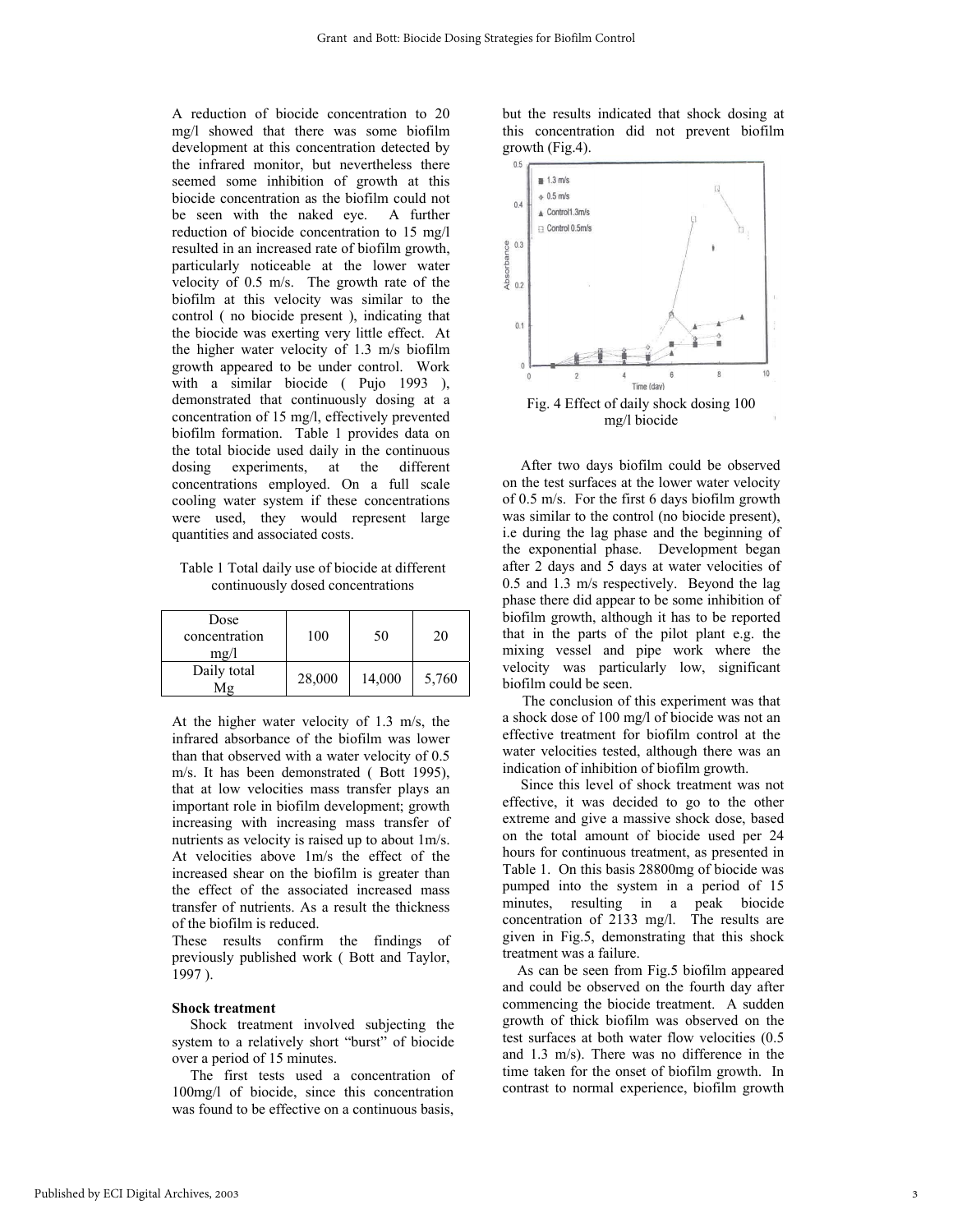at the higher velocity regime was greater than at a water velocity of 0.5 m/s.



total of 28,800 mg biocide

A possible explanation of this observation is that, following the "wash out" of the biocide from the system, the higher mass transfer, afforded by the higher water velocity, provided micro organisms and nutrients at a greater rate than at the lower velocity. The experiment was not repeated.

 The general conclusion of these experiments is that short shock treatment times on a relatively infrequent basis, even with high biocide concentrations, is not effective in the control of biofilm formation.

### **Pulse dosing**

 In effect, pulse dosing may be taken as shock treatment on a more frequent application. Since a continuous dose of 20mg/l of biocide appeared to restrict biofilm growth, it was decided to use the total biocide used over a 24 hour period, and dose this quantity in 4x15 minute pulses evenly spaced throughout 24 hours. The total dose in 24 hours given in Table 1 is 5760 mg, which gave a peak biocide concentration of 106.19 mg/l. As can be seen from Fig.6 this pulse dosing completely prevented biofilm growth, and the monitor indicated almost zero accumulation of biofilm on the test surfaces.

 Treatment with 5760 mg/day in 8x15 minute doses gave a peak concentration of 53.1 mg/l for each dose. The dosing regime, as can be seen from Fig.7, prevented biofilm growth at both velocities tested. As with the previous experiment, the infrared absorbance monitor recorded zero at the test surfaces. Biofilm deposits were seen in other parts of the equipment, where the water velocity was low. It could be stated that both these pulsed dosing strategies were successful and in comparison with the continuous dosing treatment with 20mg/l biocide concentration, yield better control.



Fig. 6 Effect of pulse dosing biocide 4×15 minutes/day at a peak concentration of 106 mg/l



Fig. 7 Effect of pulse dosing biocide 8×15 minutes/day at a peak concentration of 53.1 mg/l



Fig. 8 Effect of pulse dosing biocide 8×15 minutes/day at a peak concentration of 8.43 mg/l

 Taylor( 1995 ) using the same biocide but with 4x30 minute doses in 24 hours at a peak concentration of 15mg/l, demonstrated that biofilm formation was prevented at a water velocities of 1.27 and 0.86 m/s, i.e. similar to the present study with a Reynolds number of 14000. It was calculated that under this treatment, the total biocide consumption would be 914.9 mg/day, and this figure was used as the basis for treatment using 15 minute pulses. The peak biocide concentrations associated with the three regimes are given in Table 2.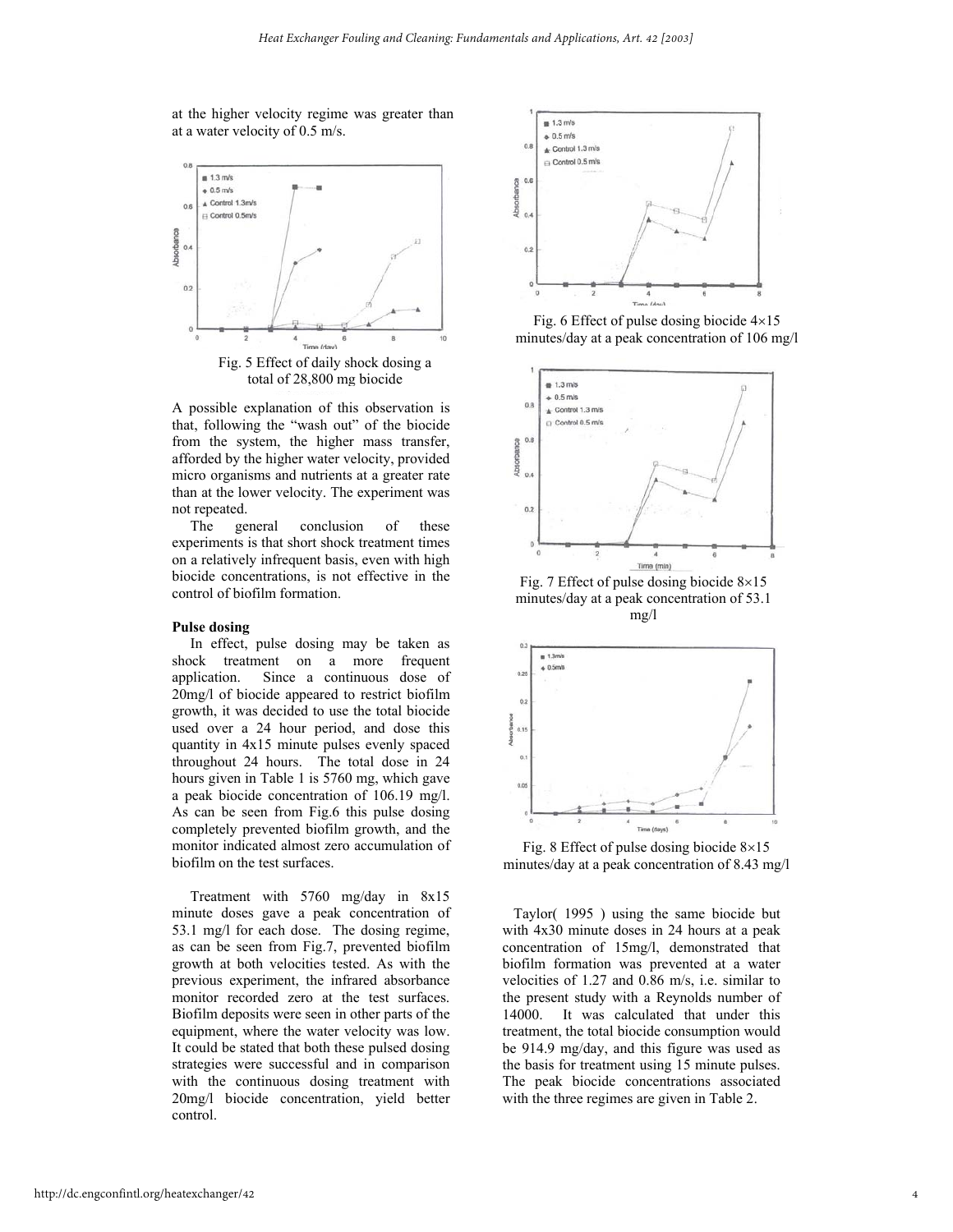| Dosing                  | $8\times15$ | $4\times15$      | $2\times15$ |
|-------------------------|-------------|------------------|-------------|
| regime                  | mın         | m <sub>1</sub> n | mnn         |
| Peak conc.<br>$m\Omega$ | 8.43        | 16.8             | 33.6        |

Table 2.Biocide peak concentration equivalent to 914.9 mg/day consumption

Fig.8 shows the results of using 8x15 minute doses in 24 hours, with the peak concentration of 8.43 mg/l. There was a measure of control for about 5 days after which biofilm development began. It would appear that this treatment regime simply extended the lag phase. The exponential phase started after the sixth day at both water velocities, and by the eighth day biofilm was greater at the higher water velocity of 1.3 m/s.

 The results from a treatment regime of 4x15 minute doses every 24 hours are shown on Fig.9. The growth was accelerated for both water velocities compared to the control (no biocide present), the lag phase being reduced by approximately half.

 The effect of halving the dosing period from 30 to 15 minutes, even though the total amount of biocide was the same, seemed to stimulate growth at the water velocities studied, with surprisingly, to a greater effect at the higher velocity.

 The results of the last test with 2x15 minute treatments in 24 hours with a peak biocide concentration of 33.6 mg/l, was not successful in the prevention of biofilm formation as shown on Fig.10.



Fig. 9 Effect of pulse dosing  $4\times15$  minute/day at a peak concentration of 16.8 mg/l

Biofilm was detected after two days and growth remained in the lag phase for a further five days before the exponential phase was initiated. The extended lag phase may be noted for each of the water velocities. On the eleventh day of the experiment, biofilm accumulation was again

greater in the test section with water flowing at 1.3 m/s.



Fig. 10 Effect of pulse dosing biocide  $2\times15$ minute/day at a peak concentration of 33.6 mg/l.

 In the light of these results based on the use of 914.9 mg biocide per day, where no control was achieved, it was decided to repeat two of the tests, but using double the daily consumption i.e. 1829.8mg. Because of the particularly poor result of using only two pulses per day in the earlier experiments, the tests were based on four and eight pulses each 24 hours. The peak concentrations are given in Table 3.

# Table 3. Biocide peak concentration equivalent to 1830 mg per day consumption

| Dosing regime                  | $8\times15$<br>mın | $4\times15$<br>mın |
|--------------------------------|--------------------|--------------------|
| Peak conc.<br>$m\mathfrak{g}/$ | 16.8               | 33.6               |



Fig. 11 Effect of pulse dosing biocide 8×15 minute/day at a peak concentration of 16.8 mg/l

Fig. 11 provides the results of the test for eight 15 minute pulses of biocide at a peak concentration of 16.8 mg/l, demonstrating that biofilm growth is controlled under this regime.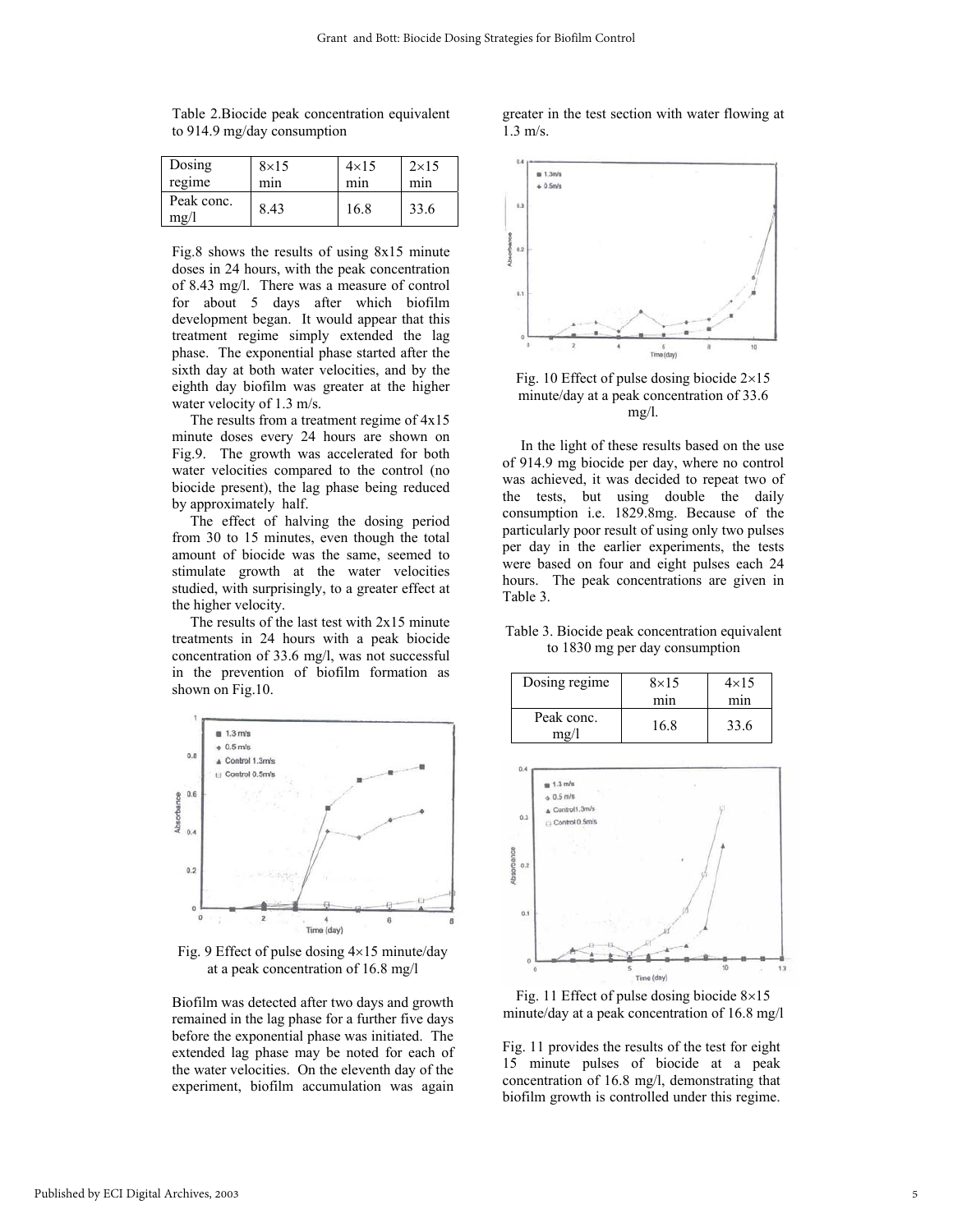The infrared monitor recorded near zero absorbance for both velocities.

 The results for four x 15 minute pulses of biocide at a peak concentration of 33.6 mg/l are given on Fig.12 Growth was not visible to the naked eye but the monitor detected a small accumulation of biofilm. For a period of fourteen days this biofilm growth control was not so effective under this regime when compared to the eight 15 minute pulse regime of Fig.8 with the higher peak biocide concentration.



Fig. 12 Effect of pulse dosing biocide 4×15 minute/day at a peak concentration of 33.6 mg/l

## **DISCUSSION**

 The results of the experiments suggest that dosing an insufficient amount of biocide may cause an increase in the biofilm accumulation. The studies showed greater biofilm growth in the presence of the biocide, at higher water velocity. The enhanced growth only seemed to occur in the exponential phase of biofilm growth.

 It is difficult to appreciate why in the presence of the biocide, growth is stimulated. Extracellular polymer material that forms the "substance" of biofilms , can act as an exchange resin. It may adsorb biocide thereby preventing the biocide from reaching the actual cells in the biofilm (Le Chevallier et al, i988). At the higher water velocity of 1.3 m/s, it is likely that relatively large amounts of biocide reach the biofilm during the lag phase, compared with the situation at the lower water velocity of 0.5m/s, due to the greater mass transfer at the higher turbulence level associated with the higher water velocity. Under the conditions of the experiments there may have been insufficient biocide at the water /biofilm interface to kill the surface colonisers. Exposure to the biocide may have stimulated a degree of resistance to the biocide promoting the production of extracellular polymer that would mop up the biocide as it reached the biofilm. At the lower water velocity (0.5 m/s) the mass transfer of the biocide would be less so that the opportunity for the development of biocide resistance would be reduced.

 Many investigators and plant operators have noted a rapid resumption of biofouling following biocide application, particularly in respect of chlorine addition ( Characklis 1990 ). Pujo (1993 ) also observed this phenomenon which she termed "regrowth" when the application of chemical biocides ceased. This may also be partly responsible for the rapid regrowth seen in this study. Characklis (1990 ) suggested that regrowth may be due to the following:

The remaining biofilm contains enough viable cells to preclude any lag phase in biofilm accumulation( as observed on clean surfaces )

The remaining biofilm imparts a relative roughness to the surface increasing convective transport and sorption of cells and debris to the surface.

Biocide may preferentially remove the extracellular material and not the microbial cells thus exposing the cells to the nutriants in the system on dosing cessation.

The surviving cells rapidly produce extracellular material as a protective to the biocide

#### **CONCLUDING REMARKS**

 From this work it is clear that careful attention to the strategy of biocide application is important. Not only does the technique of treatment affect the extent of the control of the biofilm growth, it also has a direct bearing on the cost of the treatment. Plant trials are likely to provide the best opportunity to obtain an optimum dosing regime. It has to be stated however, that prior to such an investigation, it would be necessary to carry out preliminary work in a pilot plant in order to reduce the risk of difficulties occurring during plant trials, that in themselves could prove to be expensive. An alternative to pilot plant studies would be to use a side stream from the full scale plant itself. Frequent reappraisal of the strategy would be necessary to counteract changes in the ecology of the cooling water facility that could develop over a period of time.

## **REFERENCES**

T.R..Bott,1995, *Fouling of Heat Exchangers,* pp 242-243, Elsevier.

T.R.Bott, and R.J.Taylor,1997, The Effects of Velocity on Biocide use for Biofilm Removal in Flowing Systems in El-Genk, M.S. ed. *Heat Transfer- Baltimore* pp 322-326.

W.G.Characklis, K.C. and Marshall,1990 eds. *Biofilms*, Wiley Interscience.